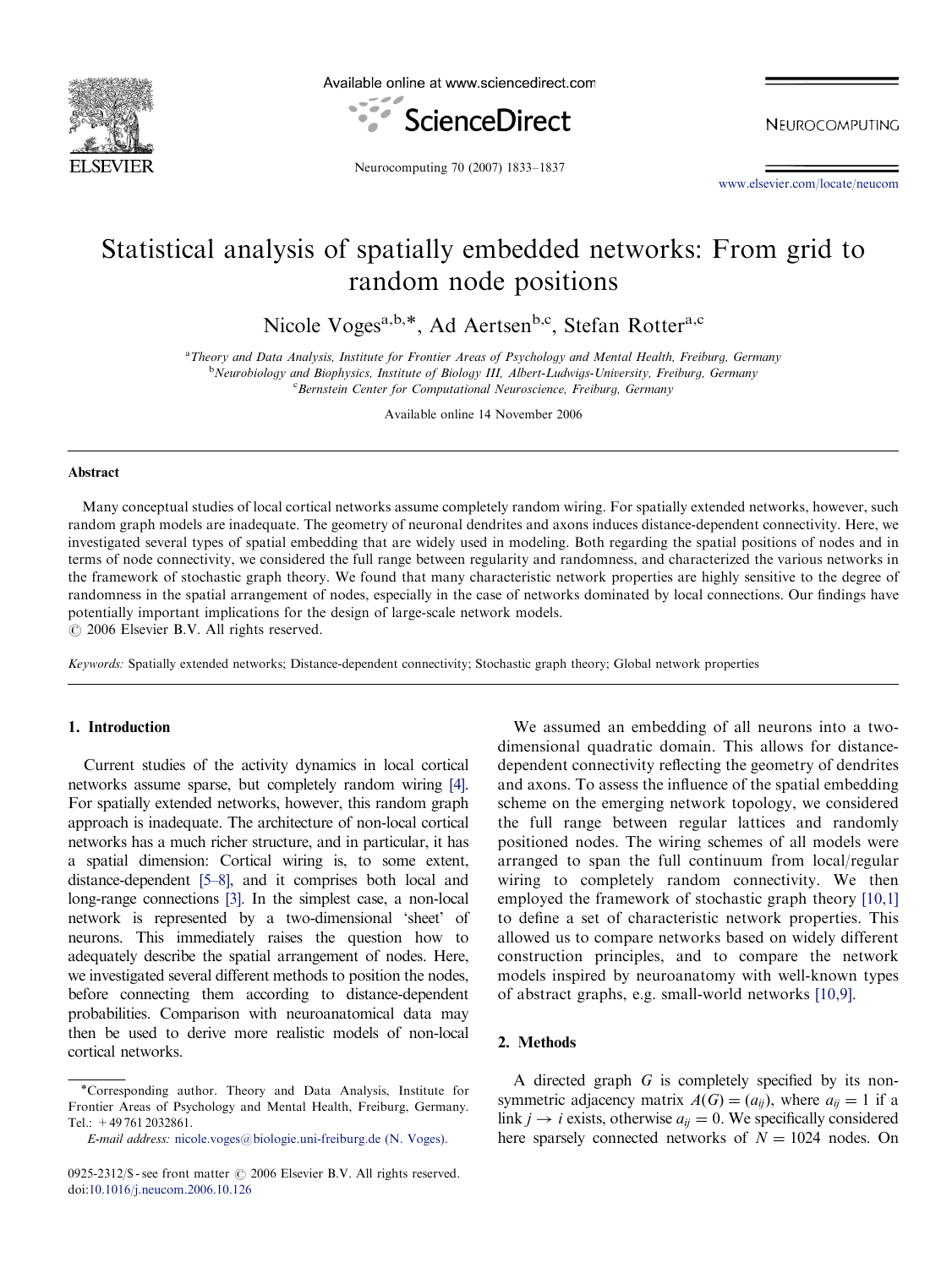<span id="page-1-0"></span>average, only a fraction  $c = 0.012$  of all  $N(N - 1)$  possible links was established in each particular network. Both the mean in-degree and out-degree was selected to be  $\bar{k} = 12$ , for reasons that will be explained in the following.

## 2.1. Spatially embedded graphs

We considered different spatial embeddings of networks into a two-dimensional quadratic domain of extent R, wrapped around to a torus to avoid boundary effects (Fig. 1a). First, the nodes were placed on the grid points of a rectangular lattice, with a distance  $a = R/32$  between immediate neighbors. We then studied the effect of perturbing the grid. In the jittered lattice (JL) scenario, all grid points were randomly, uniformly and independently displaced by a step from  $[-\Delta, \Delta]$  in each direction. For  $\Delta = 16a = R/2$  we ended up with completely random node positions.

For each of these initial node embeddings, we then let each node of the network establish an axonal projection to all nodes within a local circular neighborhood of radius r. For the nodes placed on grid points, this neighborhood consists of the eight nearest neighbors and four additional next-to-nearest neighbors, leading to the determination of  $k = 12$  for all considered networks. Hence, the radius of the local neighborhood is  $r = R\sqrt{c/\pi} \approx 0.062R$ . For regular grids this resulted in a singular distribution of out-degrees, in the case of a strongly JL the out-degree distribution was binomial. We also considered a variant of this model, where we used regular lattice positions, but forced the in-degree distribution to be binomial (FB) by admitting randomly varying values for the radius r. Moreover, we applied the following rewiring procedure to introduce extra long-range connections (Fig. 1b): each individual link of the graph was, with probability  $\phi$ , replaced by a randomly selected one. For  $\phi = 1$  we again end up with a completely random graph.

#### 2.2. Characteristic network properties

The following descriptors were used to characterize and compare the different network models: (A) histograms of the numbers of incoming or outgoing links for all nodes of a graph give an estimate of the characteristic distribution of in-degrees  $P_{\text{in}}(k)$  or out-degrees  $P_{\text{out}}(k)$ , respectively. The two-node degree correlation  $K_c = \langle \sum_{(i,j)} k_i * k_j \rangle$  describes in-degree or out-degree relations between any two connected nodes  $i$  and  $j$ , respectively. (B) The length of the shortest path  $L_{ii}$  is the minimal number of hops necessary to get from node  $j$  to node  $i$  respecting link directions. We considered the average length of shortest paths  $L =$  $\frac{1}{N(N-1)}\sum_{i\neq j}L_{ij}$  for all pairs of distinct nodes. (C) The cluster coefficient  $C_i$  is the fraction of all potential links actually established between any two nodes receiving a link from node i. We considered the mean cluster coefficient  $C = 1/N \sum_i C_i$ . Additionally, we calculated the degree-dependent cluster coefficient  $C(k)$  [\[2\].](#page-3-0) (D) For any graph  $G$ , we numerically determined the  $N$  complex eigenvalues  $\lambda$  of its adjacency matrix  $A(G)$ , and we estimated the eigenvalue density  $p(\lambda)$  from ensembles of graphs of the same type. (E) The corresponding eigenvectors v of  $A(G)$  were also numerically determined [\[1\]](#page-3-0). To quantify the spatial concentration of a normalized vector  $v$ , we used the weighted two-dimensional circular variance

$$
V = 4 - 2 \left| \sum_{k} |v_k|^2 e^{2\pi i x_k/R} \right| - 2 \left| \sum_{k} |v_k|^2 e^{2\pi i y_k/R} \right|,
$$

where  $v_k$  are the components of v satisfying  $\sum_k v_k^2 = 1$ , and  $(x_k, y_k)$  denotes the spatial coordinates of node k. For this definition, it holds that  $0 \leq V \leq 4$ . Small values of V indicate that the 'mass' encoded by the squared components of  $v$  is concentrated in a compact spatial region, larger values of  $V$  imply that it is more uniformly spread over the whole domain.

#### 3. Results

Networks with random node positions  $(\Delta = 16a)$  exhibit binomial degree distributions, irrespective of the value of  $\phi$ , the relative abundance of non-local connections. For JL networks with  $\Delta < 16a$ , these distributions are binomial only for  $\phi = 1$ , corresponding to a random graph. Only few non-local connections in combination with only mildly



Fig. 1. (a) Scheme describing the construction of spatially embedded networks with distance-dependent connectivity. (b) Random node positions (dots) for a sample network of  $N = 1024$  nodes. Local and distant targets (squares) of one particular node (black star). (c) Distribution of out-degrees in the FB model (see text), for various rewiring probabilities  $\phi$ , and the corresponding theoretical binomial distribution (BD).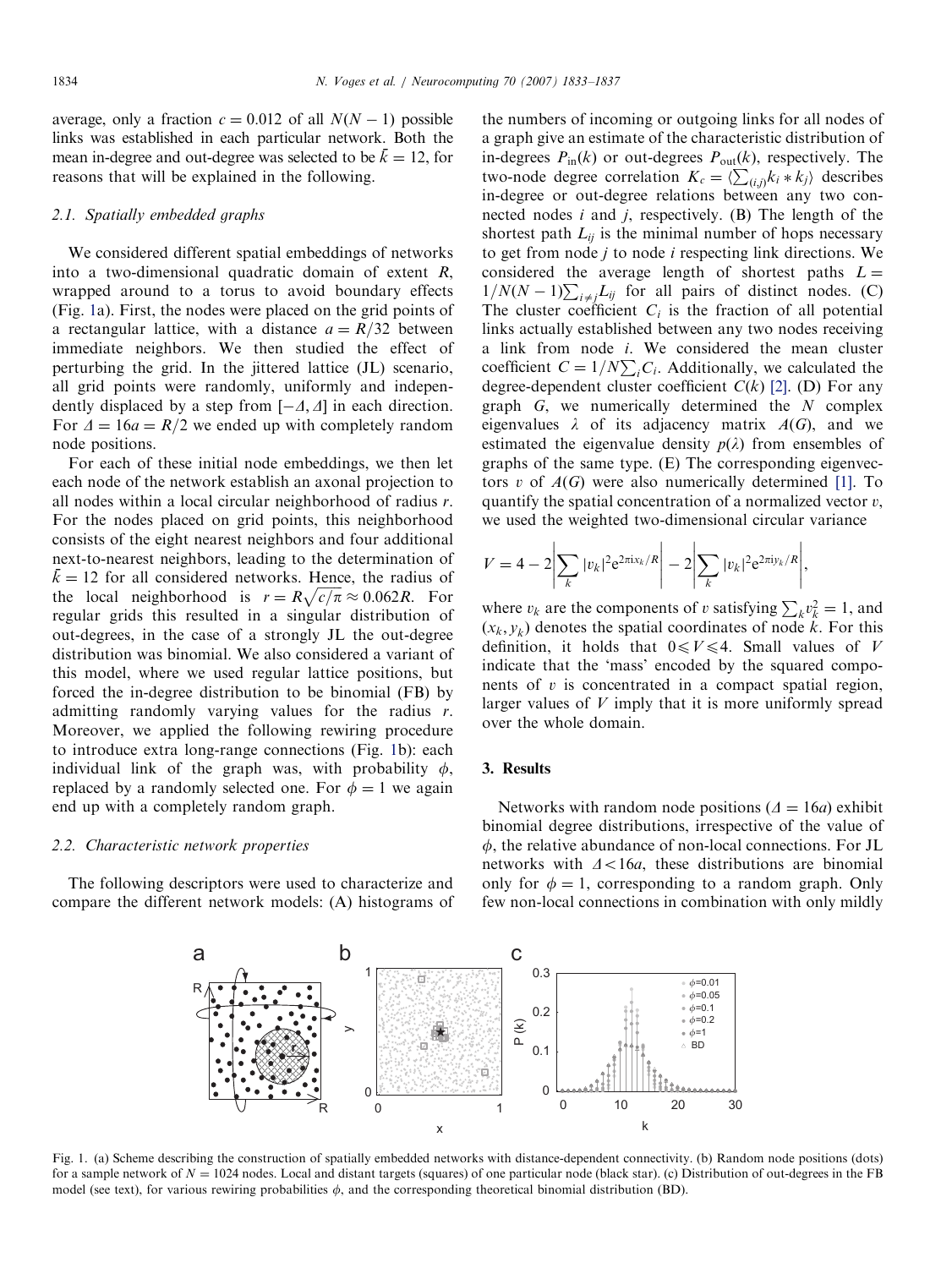jittered node positions generally lead to more narrow degree distributions. The unconstrained out-degree distribution of the FB model is not as narrow as for lattice position networks, but it is far from being binomial (Fig. [1c](#page-1-0)). The degree correlation turned out to be a sensible indicator for the type of spatial embedding (Fig. 2a). In case of random positions,  $K_c$  decreases with increasing  $\phi$ , while for lattice positions it decreases towards the common value of  $K_c = 156$  for  $\phi = 1$ . The JL networks with  $0 < \Delta < 16a$  fill up the range in-between these two extremes. For the FB model,  $K_c$  of the unconstrained out-degree results in a curve very similar to the grid model, while the in-degree correlation is constant with respect to  $\phi$ . The average spatial concentration of eigenvectors also depends on the jitter parameter  $\Delta$ . The stronger the nodes are displaced from their original grid points, the more locality we observe (Fig. 2b). Again this effect varies with  $\phi$ : for mainly locally connected networks, larger differences are obtained. Spatially embedded rewired networks exhibit a strong 'small-world' effect (Fig. 2c), according to which only very few long-range connections suffice to dramatically decrease the average shortest path length L, while the cluster coefficient  $C$  is still relatively high [\[10\]](#page-4-0). Concerning the spatial regularity, we found that  $C$  is highest for random positions, and decreases for smaller values of  $\Delta$ . Here again, the FB model shows a curve similar to lattice position networks. Additionally,  $C(k)$  of the FB model resembles the  $C(k)$  curves for the JL networks with small  $\Delta$ , i.e. little jittering (Fig. 2d). In the case of completely random connectivity, the cluster coefficient is independent of the degree  $k$  [\[2\]](#page-3-0), indicated in Fig. 2d by a horizontal line. However, for spatially embedded networks with  $\Delta < 16a$ and low rewiring probabilities  $\phi$ , the  $C(k)$  curve shows a decrease with increasing k.

For any value of  $\Delta$  in the JL scenario, the distribution of eigenvalues changes its shape from flat (all eigenvalues real) with a heavy tail of large positive eigenvalues for mainly locally coupled networks ( $\phi \approx 0$ ) to circular with radius  $\sqrt{Nc(1-c)}$  in the case of  $\phi \approx 1$  (not shown). However, for intermediate values of  $\phi$ , the FB model (Fig. [3f](#page-3-0), h) exhibits significantly more complex eigenvalues than the corresponding JL networks (Fig. [3](#page-3-0)e, g), irrespective of  $\Delta$ . The difference between lattice and random position networks is most apparent in the probability density of  $\text{Re}(\lambda)$  (Fig. [3a](#page-3-0)–d). A less regular spatial embedding  $(\Delta > 0.15a)$  results in a smooth, curve with triangular shape, with a peak at  $Re(\lambda) = -1$ . In comparison, the FB model shows no peak, but a smooth triangular shape, and for  $\text{Re}(\lambda) > 2$  the density 'fluctuates' as much as for the JL model with  $\Delta = 0.075a$ .

#### 4. Conclusions

We examined the graph theoretic properties of several different network architectures with spatially embedded



Fig. 2. Some characteristic properties of jittered lattice position networks (JL, black lines) and networks on regular grids with forced binomial degree distribution (FB, gray lines). Each curve represents the average over 20 independent network realizations. (a) Two-node degree correlation in dependence of the rewiring probability  $\phi$ , for jitter amplitudes  $\Delta/a = 0, 0.075, 0.15, 0.5, 1, 1.5, 2, 4, 16$ . (b) Square root of spatial concentration V, averaged over all eigenvectors, in dependence of  $\phi$ . (c) Cluster coefficient C and average shortest path length L. Both quantities are normalized to their respective maximum for all networks considered here. (d) Degree-dependent cluster coefficient  $C(k)$  for all networks with rewiring probability  $\phi = 0.01$ .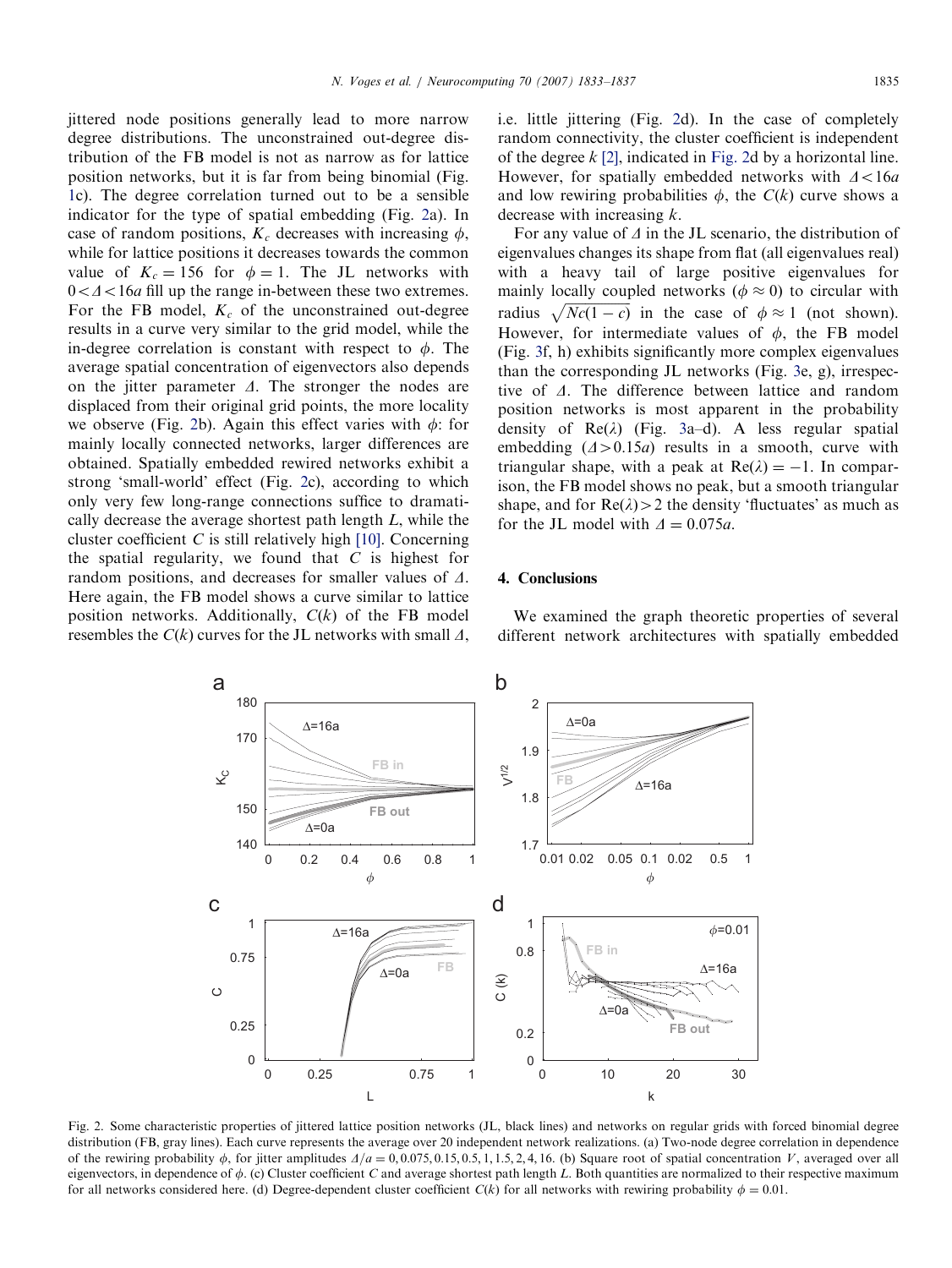<span id="page-3-0"></span>

Fig. 3. (a–d) Probability density of the real part of eigenvalues of three types of JL networks and the FB model, for a fixed rewiring probability  $\phi = 0.01$ . (e–h) Distribution of complex eigenvalues for random position networks (JL;  $\Delta = 16a$ ) and the FB model, each for  $\phi = 0.01$  and 0.1. Each plot represents an average over 20 network realizations.

nodes and distance-dependent connectivity. Both the spatial arrangement and the connectivity was varied from regular to random. In a comparative numerical study of the resulting network models, we found that the degree of regularity imposed on the network of either level has a significant impact on its statistical structure. This was manifest in almost all of the characteristic network properties considered here. It may be expected that the signature of regularity, which is present on the architectural level, has also a strong impact on the activity dynamics exhibited by such networks. We conclude that the spatial embedding of nodes is critical in the design of large-scale network models. In particular, we found that lattice networks with a forced binomial degree distribution are much more similar to lattice position networks than expected. Therefore, they are not an adequate substitute for random position networks.

#### Acknowledgments

This work was funded by a grant to N.V. from the IGPP Freiburg. Further support was received from the German Federal Ministry of Education and Research (BMBF Grant 01GQ0420 to BCCN Freiburg).

### References

- [1] R. Albert, A.-L. Barabási, Statistical mechanics of complex networks, Rev. Mod. Phys. 74 (2002) 47–97.
- [2] A.-L. Barabasi, Z. Oltvai, Network biology: understanding the cell's functional organization, Nature Rev Genet. 5 (2004) 101–112.
- [3] V. Braitenberg, A. Schüz, Cortex: Statistics and Geometry of Neuronal Connectivity, second ed., Springer, Berlin, 1998.
- [4] N. Brunel, Dynamics of sparsely connected networks of excitatory and inhibitory spiking neurons, J. Comput. Neurosci. 8 (3) (2000) 183–208.